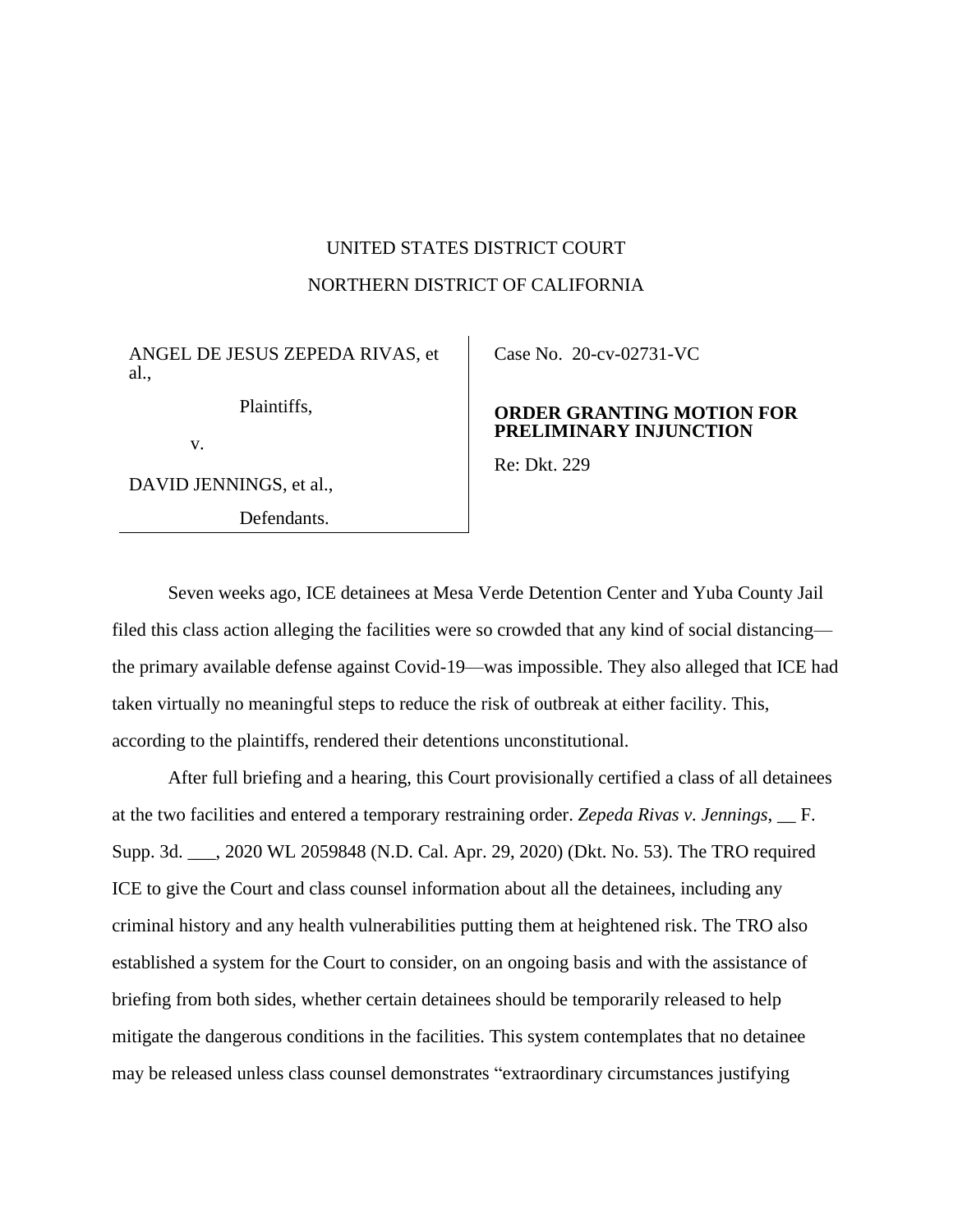release while the habeas petition is pending, based on a consideration of the following factors: (i) the likelihood that the class will ultimately prevail on its habeas petition; (ii) the risk posed to the detainee by current conditions at the facilities; (iii) the likelihood that the detainee will not be a danger to the community if released with conditions; and (iv) the likelihood that the detainee will appear for subsequent immigration/removal proceedings as required." Dkt. No. 50.

The plaintiffs have now moved for a preliminary injunction. The motion is granted, but the injunction will be far narrower and less intrusive than what the plaintiffs request. This ruling assumes that the reader is familiar with the TRO ruling, and the analysis from that ruling is incorporated here.

I

When this lawsuit was filed, governments and public health officials throughout the country had long since recognized the urgent danger posed by the coronavirus pandemic. Indeed, nearly five weeks had passed since Governor Newsom ordered a statewide shutdown that forced massive changes in the daily lives of virtually all Californians. But for the ICE detainees at Mesa Verde and Yuba County Jail, it was pretty much business as usual. People were still sleeping in barracks-style dorms within arm's reach of one another. Only two detainees had been tested for Covid-19, despite the well-known "tinderbox" risk of jail epidemics. It appeared that ICE had not even made the effort to determine which of its detainees suffer from medical conditions that put them in particularly severe danger from the virus.

Since the TRO, substantial progress has been made. The number of detainees in custody at both facilities has dropped, which has allowed for a greater degree of social distancing. For example, Mesa Verde has been able to stagger meals, limiting each dining table to a single detainee at a time. More than half the bunks in each Mesa Verde dorm are now empty, so the detainees sleep at alternating bunk-bed levels (with heads on alternating sides of the bed). The conditions in the facilities are hardly ideal, but they have indisputably improved. Subject to a few caveats discussed in the next section, it's possible that the facilities have gotten close to the point where keeping certain detainees there (those who are a danger to the community or whose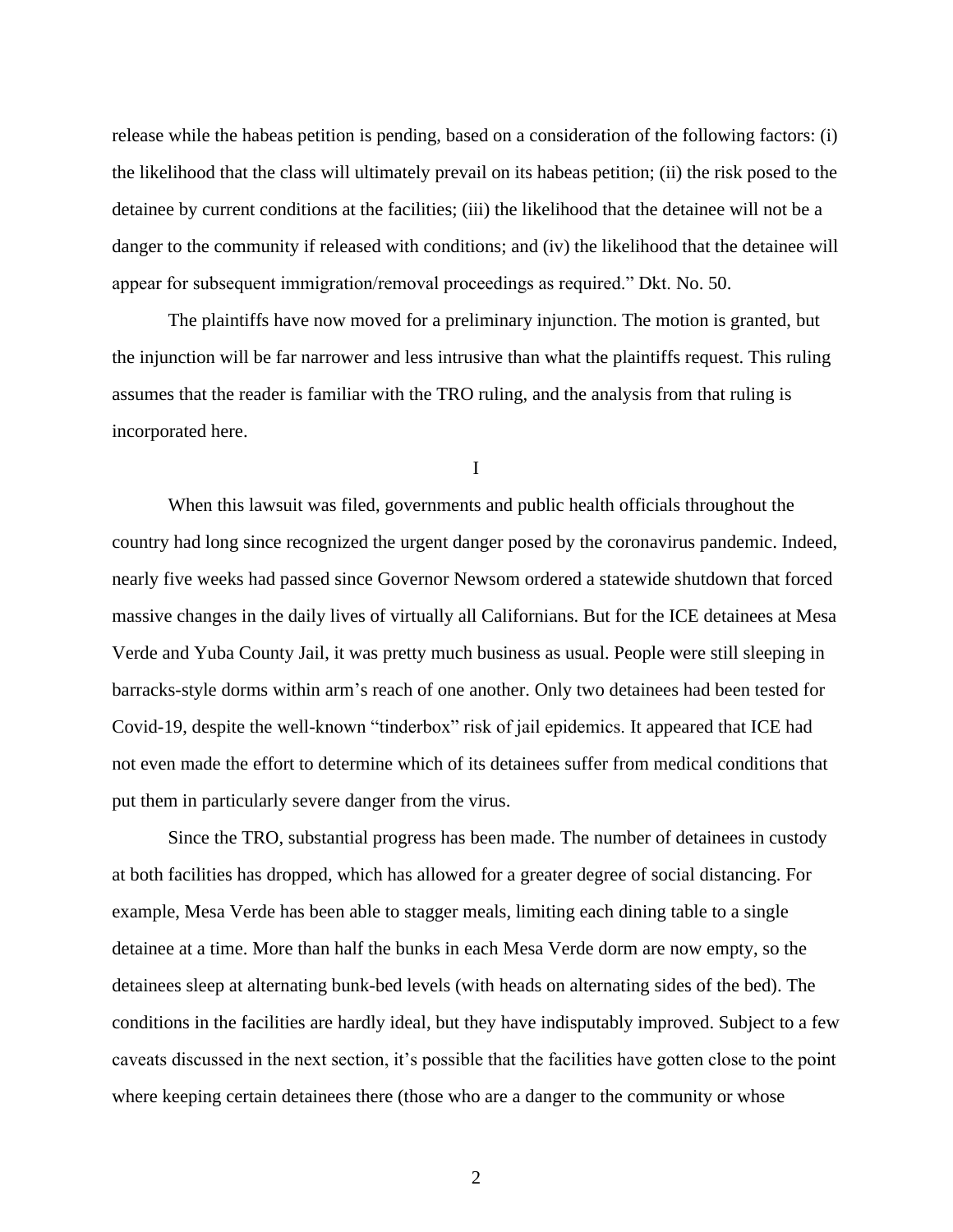detention is otherwise necessary even in the face of the risks posed by the pandemic) does not create an unreasonable risk for the class in violation of due process.

However, these safety improvements came almost entirely from this litigation: ICE acted only because it was ordered to do so, or in response to concerns raised by the Court or the plaintiffs during the proceedings. Since the TRO, the parties have participated in eight status conferences, and ICE has been required to provide the Court and class counsel with a steady stream of information. Throughout this process, ICE has shown disinterest and a lack of dexterity in adjusting its conduct to respond to a global crisis, along with obstinance in evaluating whether any of its detainees can safely be temporarily released.

Take, for example, the bail process implemented in the wake of the TRO. On a schedule set by the Court, class counsel has submitted nearly two hundred requests for temporary release of individual detainees, subject to strict conditions such as identifying a custodian whom ICE can vet, observing a 14-day quarantine, and submitting to GPS monitoring. The population reduction in the facilities appears to have been accomplished largely by temporary releases ordered pursuant to this process, with 95 detainees having been ordered released.<sup>1</sup> But invariably, ICE argues that the detainee in question should not be released because they pose a danger to the community or are a flight risk. To be sure, reasonable minds can differ on some of these release applications; indeed, the Court has denied release for 79 detainees, mostly out of concern that they would be a danger to the community. *See, e.g.*, Order re Domestic Violence, Dkt. No. 224. But ICE's insistence on opposing these bail applications on a blanket basis has led it to take some positions that are downright irrational, not to mention inhumane.

One example was Jose Luis Lopez-Guevara. Mr. Lopez-Guevara is 78 years old, walks with a cane, suffers from numerous chronic health conditions, and underwent heart surgery in March while in ICE custody. *See* Dkt. No. 66. Back in 1980, Mr. Lopez-Guevara was convicted of second-degree murder for shooting an acquaintance in the heat of argument, but was granted

<sup>&</sup>lt;sup>1</sup> ICE has also deported a large number of detainees, while at the same time detaining many new people.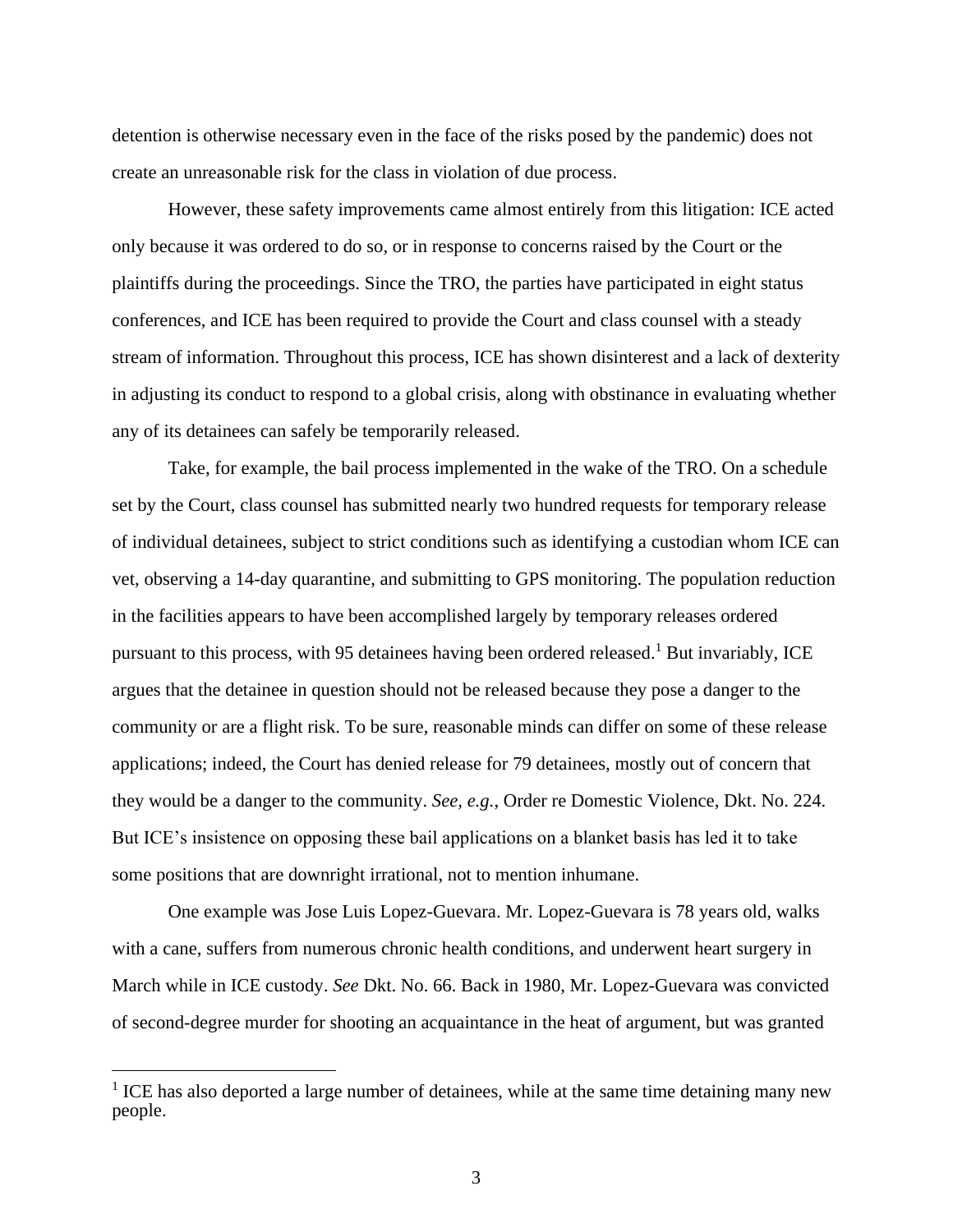parole in 2019 after 38 years in custody when the parole board found (with Governor Newsom's assent) that he poses no threat to the community due to his age, overall criminal history, and substantial evidence of self-improvement and rehabilitation. Following the grant of parole, ICE took Mr. Lopez-Guevara into custody pending deportation and had been holding him for nearly a year. In his request for temporary release from ICE custody, Mr. Lopez-Guevara explained that if released he would stay with his son Henry, a decorated U.S. Marine, and Henry's wife, a registered nurse, in their five-bedroom house in Santa Clarita, in accordance with his approved parole plan. ICE opposed his release.

Or take Jennifer Lara Plascencia, a woman with a single conviction for wire fraud arising from improper use of her company's credit card. *See* Dkt. No. 72-4. Her numerous medical conditions had landed her in the emergency room multiple times during her detention at Mesa Verde, and she sought temporary release to stay in Chula Vista with her husband, a U.S. military servicemember, and their 20-month-old U.S. citizen son. ICE opposed her release. Similarly, Victor Fierros Hurtado, a man with a single misdemeanor drug conviction from 2001, sought to be temporarily released to stay with his wife and three U.S. citizen children at their family home in Vallejo. *See* Dkt. No. 128-4. ICE opposed his release.

To be sure, ICE has released a relatively small number of people into the community without waiting for an order from this Court. But those decisions are, at least in large part, just as much a product of this litigation. For example, ICE has now taken the seemingly obvious step of releasing all remaining women from Mesa Verde—virtually none of whom appeared to have histories suggesting they were a danger to the community—to allow the male detainees to be spread out into the women's dorm. But this measure came in response to questions posed by the Court during a status conference about why ICE was tying up an entire 100-bed dorm with a small number of women with little or no criminal record. In the many weeks prior, ICE either hadn't thought of this or was too indifferent to make the effort.

In arguing that no further judicial intervention is necessary to address conditions in its facilities, ICE has also made at least one misrepresentation to the Court about a matter of great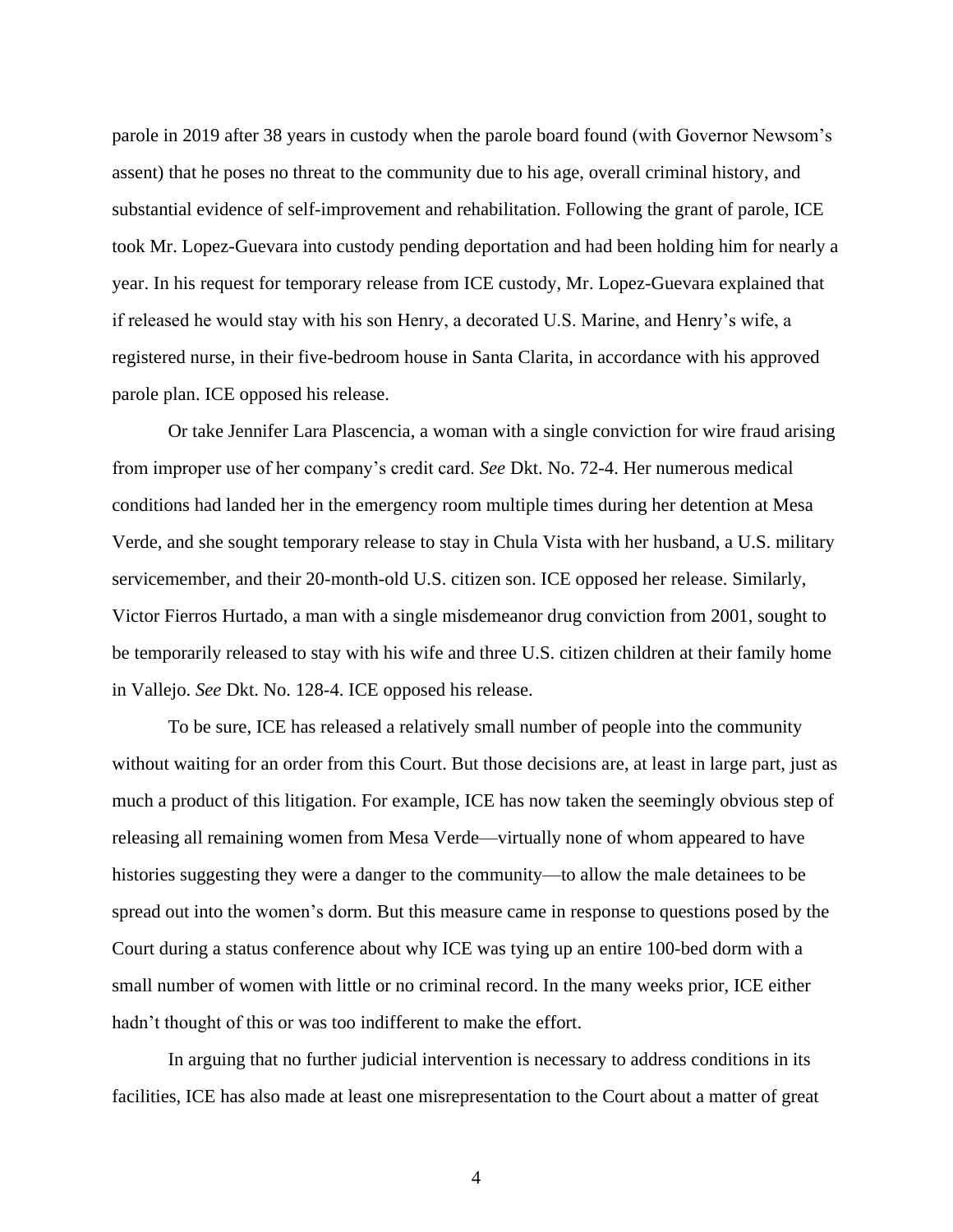importance. A critical safety issue is how new arrivals to the facilities are processed and checked for Covid-19. In opposing the plaintiffs' motion for a preliminary injunction, ICE filed a declaration from Alexander Pham, an ICE official responsible for oversight of Mesa Verde. Mr. Pham declared under oath: "All new arrivals transferred from another facility where there are any reported cases of COVID-19 infection will be placed in isolation for 14 days prior to being released into the general population." Pham Decl. ¶ 22, Dkt. No. 264-1. In response, the plaintiffs filed a declaration from Arnulfo Ramirez Ramos, a detainee who recently arrived at Mesa Verde from La Palma Correctional Facility, which had 78 confirmed cases of Covid-19. Mr. Ramirez stated that upon arrival at Mesa Verde he was neither tested for Covid-19 nor quarantined, but instead was placed directly into the general population. Ramirez Decl. ¶ 8, Dkt. No. 286-1. After the Court issued an order indicating that an evidentiary hearing may be necessary, ICE submitted a new declaration in which Mr. Pham stated that his prior sworn declaration was "inadvertently inaccurate," because ICE in fact does *not* quarantine detainees transferred from Covid-19-infected facilities unless the detainee is already experiencing symptoms or awaiting test results. Dkt. No. 324-1. The Court is still awaiting an adequate explanation for how ICE could have made so dramatic a misstatement about so important an issue (not to mention an explanation for why ICE is not doing what Pham originally asserted).

Responding to this fast-moving crisis is undoubtedly creating novel challenges for detention facilities across the country, but ICE's conduct and attitude towards its detainees at Mesa Verde and Yuba County Jail since the pandemic began have shown beyond doubt that ICE cannot currently be trusted to prevent constitutional violations at these particular facilities without judicial intervention. As Judge Young recently noted of ICE's response to the coronavirus in Massachusetts, "Where elasticity is vital, they are rigid; where life hangs upon a carefully drawn line, they opt for near-blanket incarceration. That is evidence of deliberate indifference." *Savino v. Souza*, 2020 WL 2404923, at \*9 (D. Mass. May 12, 2020).

Therefore, the fact that conditions have improved at the facilities does nothing to disturb the Court's conclusion that the requirements for interim relief have been met, and that a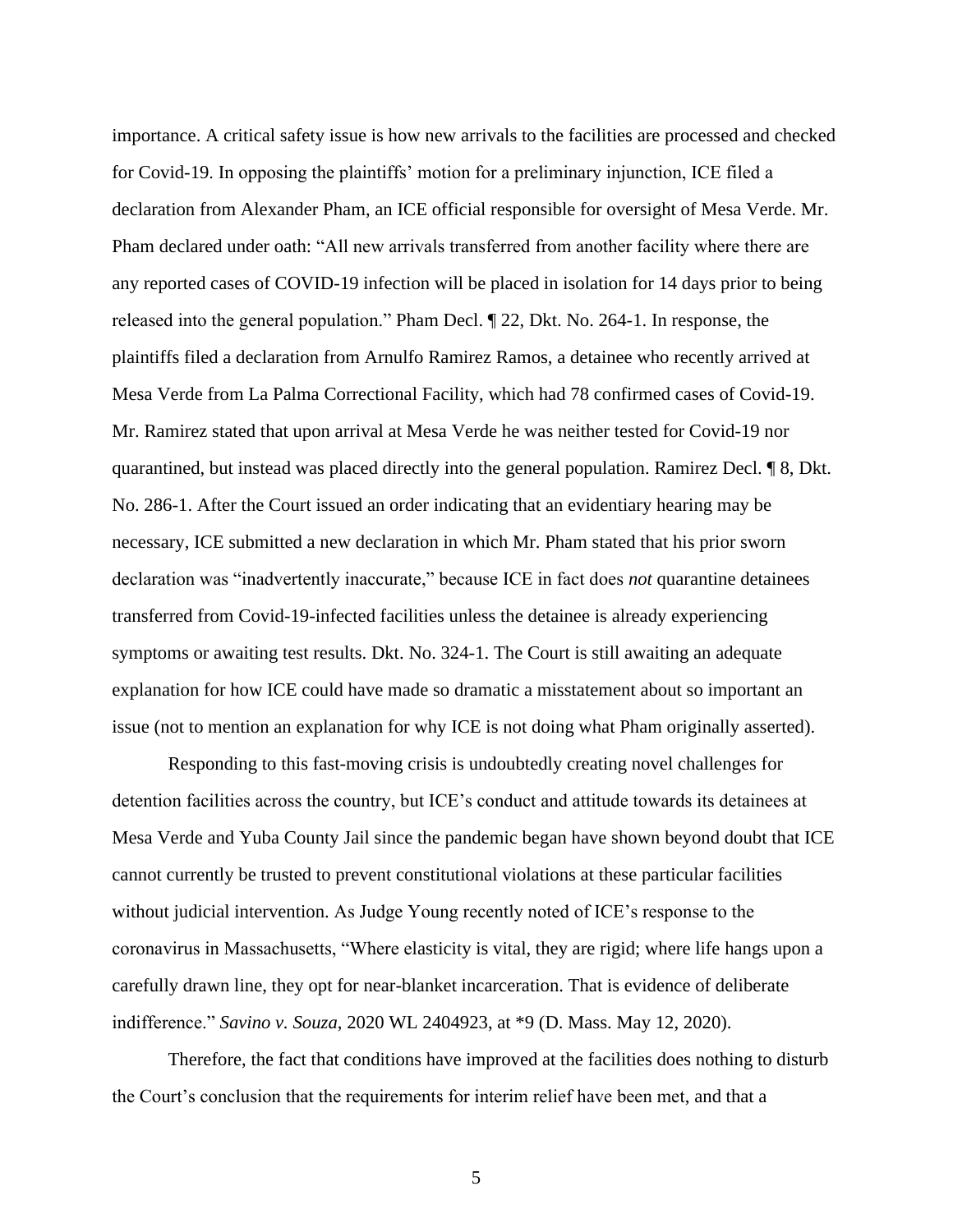preliminary injunction is needed, at a minimum, to lock in place the safety improvements achieved in recent weeks. *See Winter v. NRDC*, 555 U.S. 7, 20 (2008); *Zepeda Rivas*, 2020 WL 2059848, at \*2–3; *see also Costa v. Bazron*, 2020 WL 2735666, at \*5 (D.D.C. May 24, 2020) ("[M]ere compliance with the existing TRO does not obviate the need for preliminary relief.").<sup>2</sup>

II

Although preliminary injunctive relief is warranted, the plaintiffs propose judicial intervention into ICE's detention practices that is more intrusive than necessary, at least on the current evidentiary record.

The plaintiffs ask the Court to order ICE to ensure that detainees at both facilities be at least ten feet apart from one another while sleeping (with detailed sub-rules regarding the configuration of beds), and that they be able maintain a six-foot distance at almost all other times. The plaintiffs further propose that ICE be required to develop and submit to the Court "detailed written plans" for bringing each facility into compliance with this social distancing goal, subject to objection from the plaintiffs and scrutiny and modification by the Court. In addition, they propose that ICE should be flatly prohibited from admitting any new people into the detainee population until compliance with the plans is achieved, and barred from transferring detainees *out* of Mesa Verde or Yuba County Jail unless the destination facility has achieved an equal degree of social distancing.

The plaintiffs' proposed injunction appears based on the assumption that the government should create conditions of confinement for immigration detainees that approximate the level of safety achievable for people not in detention. Further, the plaintiffs often seem to assume that if

 $2$  ICE argues that there has been no outbreak of Covid-19 yet at either facility, and that therefore the plaintiffs are not being irreparably harmed. This is wrong for several reasons. For one, the absence of the virus at the facilities is far from clear—ICE had tested only two detainees at the time of the TRO hearing, and there is no evidence that the agency has tested even a single additional person in the weeks since then. For another, the conditions at the facilities have improved primarily as a result of this litigation, so the absence of confirmed cases thus far does not imply that an injunction maintaining the status quo is unnecessary. And lastly, the fact that Covid-19 has not yet entered the facilities does nothing to undermine the unrebutted evidence that if and when it does, it may cause a rapid and dangerous outbreak. *See, e.g.*, Iwasaki Decl. ¶ 40; *see also Helling v. McKinney*, 509 U.S. 25, 33 (1993).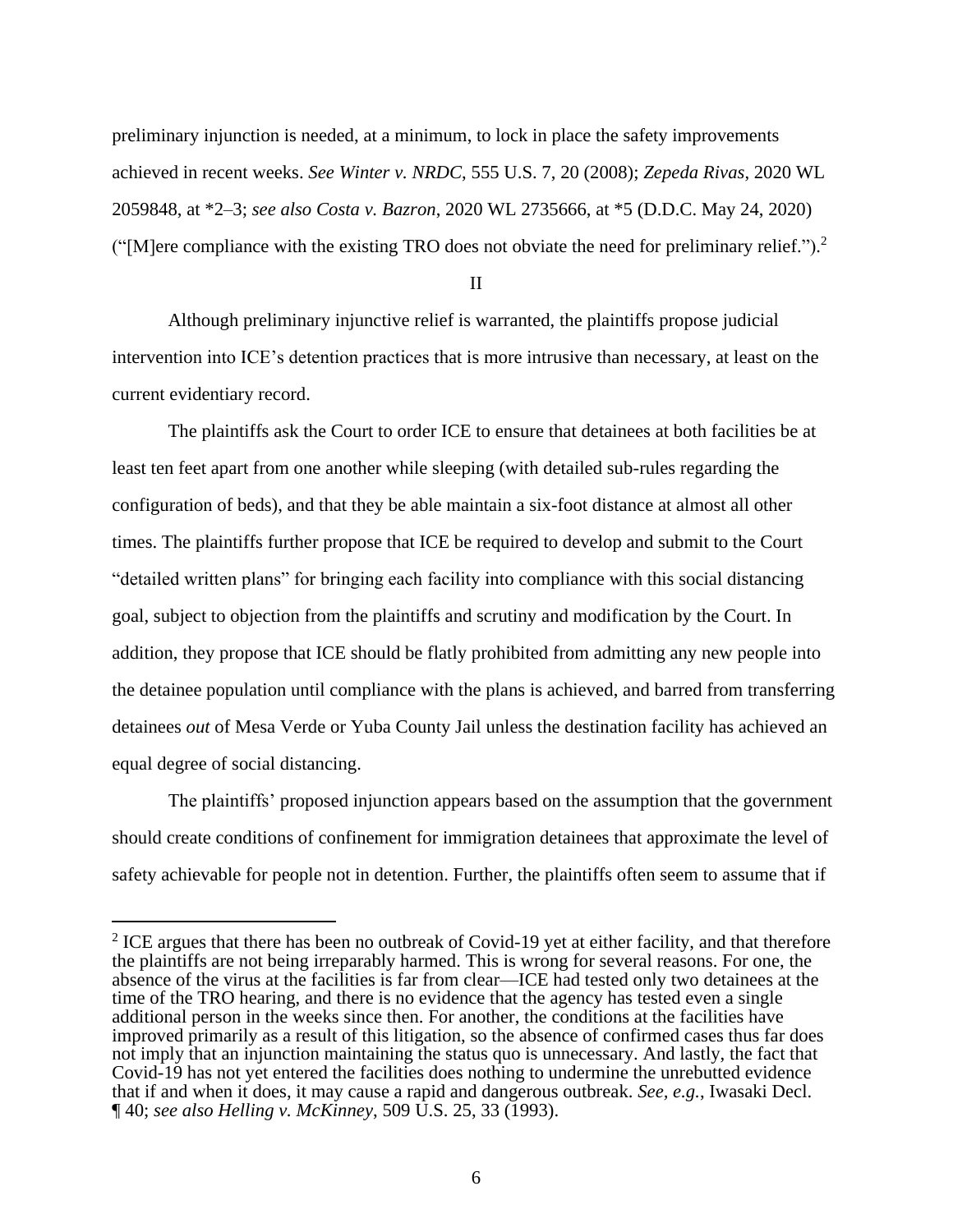this level of safety cannot be achieved, the only answer is that more people should be released. But this is not what due process demands, and the plaintiffs' proposed injunction thus intrudes too much on ICE's function and decision-making authority.

Of course, people subject to government detention have a constitutional right to safe conditions of confinement. *Youngberg v. Romeo*, 457 U.S. 307, 316 (1982). But this right guarantees only "reasonable safety," with the understanding that detention will almost never be as safe as freedom. *DeShaney v. Winnebago County Dep't of Social Servs.*, 489 U.S. 189, 200 (1989). To assess whether safety risks rise to the level of a constitutional violation in a particular case, courts must consider the government's own interests, as well as the measures reasonably available to reduce the risks. *See Helling v. McKinney*, 509 U.S. 25, 35 (1993); *Bell v. Wolfish*, 441 U.S. 520, 537 (1979); *Gordon v. County of Orange*, 888 F.3d 1118, 1125 (9th Cir. 2018); *Jones v. Blanas*, 393 F.3d 918, 931 (9th Cir. 2004). The unfortunate reality is that a certain degree of danger can be among the "inherent incidents of confinement in such a facility." *Bell*, 441 U.S. at 537.

And the federal government has an interest in detaining people subject to removal proceedings who pose a danger to the community or are a flight risk. *Demore v. Kim*, 538 U.S. 510, 518–19 (2003); *Zadvydas v. Davis*, 533 U.S. 678, 690–91 (2001). Through the bail process, this Court has learned that many of the people currently detained at Mesa Verde and Yuba County Jail would in fact pose a significant danger to the community if released. Indeed, even though some of these people have medical vulnerabilities that make them more susceptible to severe outcomes of Covid-19 infection, it still is not appropriate to release them. This is presumably true of some of the people whom ICE might seek to detain in the future—sometimes detainees come to these facilities straight from jail or prison, having committed a string of violent crimes, and with little or no evidence that they've reformed. As Judge Sabraw recently noted, the government's interest in protecting the community from dangerous detainees "fundamentally alters the analysis of whether the continued confinement of these subclass members violates their substantive due process rights." *Alcantara v. Archambeault*, 2020 WL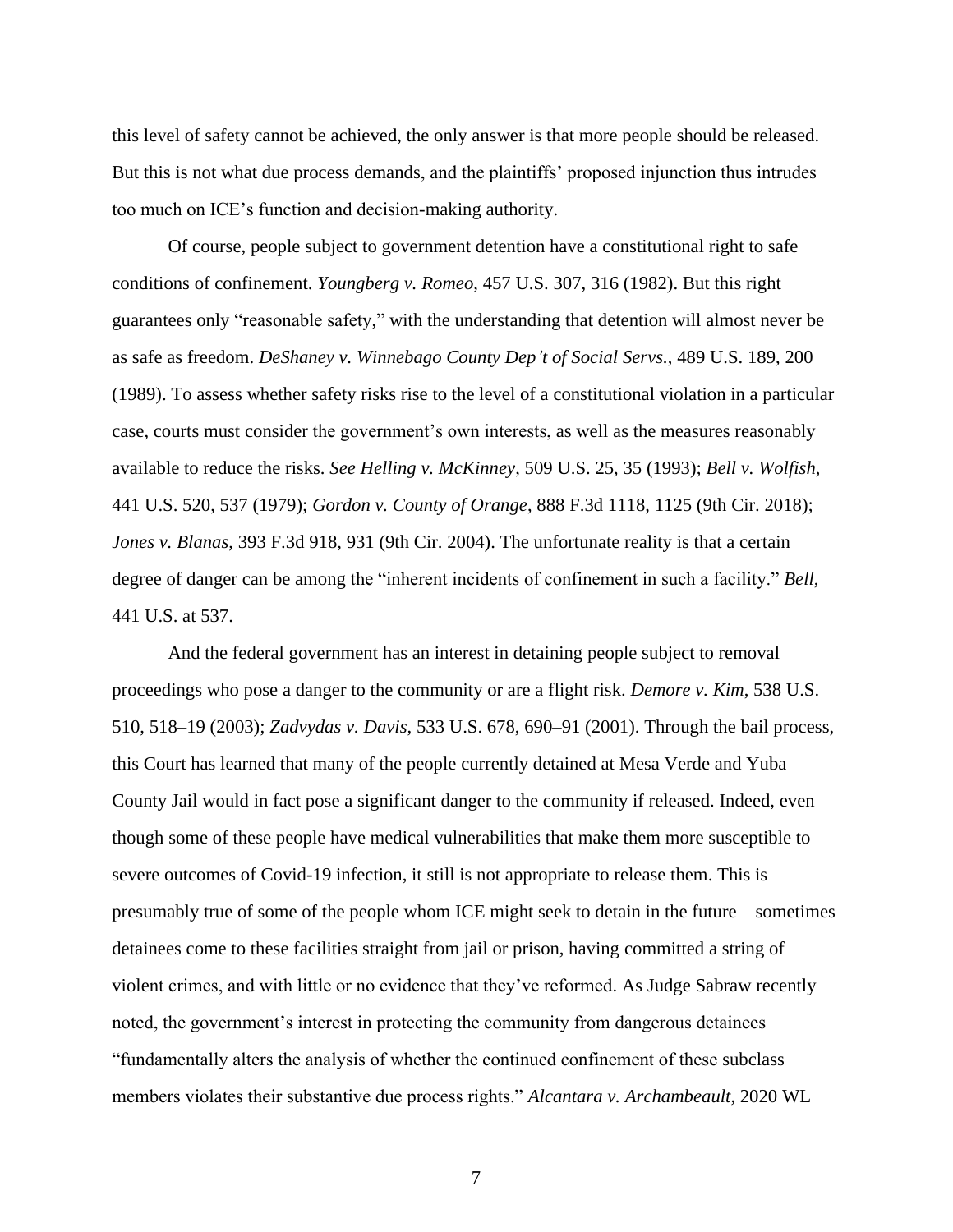2773765, at \*3 (S.D. Cal. May 26, 2020).

Against this legal backdrop, it appears possible that the conditions at the facilities have reached, or at least are approaching, the constitutional minimum given the health threat—at least for detainees who pose a significant danger to the community or otherwise should not be released. Based on the current record, detainees at Mesa Verde are sleeping in alternating directions on alternating levels of bunk beds that are spaced about three feet apart. *See generally*  Pham Decl. No two detainees are sharing a bunk bed. About half the sinks, showers, and toilets are shut off to allow for greater spacing. Meals are staggered such that each detainee can sit at his own table during meal times. Masks are provided free of charge to detainees; new arrivals are screened by nurses for possible exposure to the coronavirus (although the effectiveness of this process is unclear); and medical staff will examine any detainee who submits a request due to symptoms consistent with Covid-19. At Yuba County Jail, no two detainees are sharing a cell in units A, D, and E, and each celled detainee has his own sink and toilet. *See generally* Fishburn Decl., Dkt. 264-2. In units B and C, no two detainees share a bunk and the bunks are spaced about six feet apart. Detainees can eat at their bunks or cells more than six feet from each other. Masks are provided free of charge, and detainees who present symptoms of Covid-19 are placed in isolation in the medical unit. Furthermore, although it appears that Yuba may have stopped taking new arrivals, all arriving detainees are placed in a 14-day quarantine. *Id. ¶* 21.

Given the improvements that have been achieved since the TRO was entered, for now the primary relief to be ordered is that ICE must maintain the status quo of safety that currently exists in the facilities. *See Trump v. Int'l Refugee Assistance Project*, 137 S. Ct. 2080, 2087 (2017) (per curiam) ("The purpose of . . . interim equitable relief is not to conclusively determine the rights of the parties, but to balance the equities as the litigation moves forward.") (internal citation omitted). As a practical matter, this may mean that ICE cannot increase the net number of detainees more than minimally. But perhaps not, because ICE could conceivably find a way to change the way a facility is used or configured so as to allow more detainees to enjoy the same amount of distancing that currently exists (as occurred, for example, when the remaining women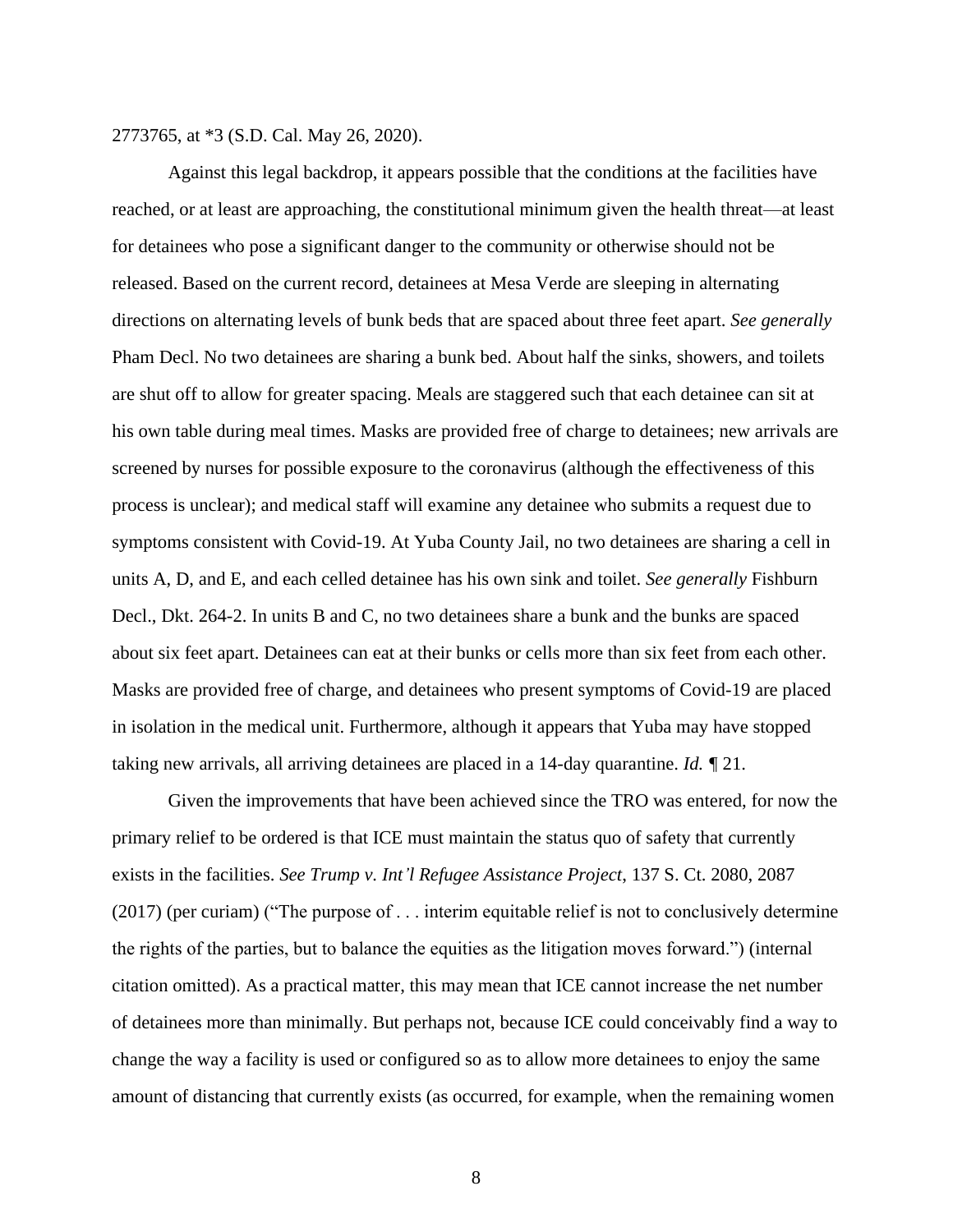were released from Mesa Verde). Maintaining the status quo also means that the Court's prior orders temporarily releasing certain detainees will remain in effect, and the Court will continue for now to consider requests from class counsel for the temporary release of individual detainees, as there are almost certainly still some people whose continued detention in the facilities under present circumstances is unreasonable and contributes to an unnecessary risk of harm to the class as a whole. As previously ordered, ICE will be granted additional time to respond to release requests to better facilitate vetting of custodians.

Evidentiary gaps in the parties' presentations have left some unanswered questions regarding whether ICE could reasonably take additional steps to alleviate the likely due process violations in both facilities. In particular, there seems to be considerable uncertainty regarding how new arrivals are actually being screened at Mesa Verde, and whether those procedures are creating serious and avoidable health risks. The parties are ordered to meet and confer about that, and report to the Court at the next status conference. And if the plaintiffs believe that additional preliminary relief is necessary to address risks to class members who must continue to be detained, the Court will hold an evidentiary hearing.<sup>3</sup> Any requests for additional relief, however, must recognize that "[w]hen [executive] officials undertake to act in areas fraught with medical and scientific uncertainties, their latitude must be especially broad." *S. Bay United Pentecostal Church v Newsom*, 2020 WL 2813056, at \*1 (U.S. May 29, 2020) (Roberts, C.J., concurring) (internal quotation marks omitted).

#### III

ICE raises a number of legal objections to this narrower form of injunctive relief. But these objections do not prevent the Court from requiring that the status quo be maintained to protect detainees (not to mention facility staff and the surrounding communities) from the harm that would have likely occurred if ICE had been left to its own devices.

<sup>&</sup>lt;sup>3</sup> As discussed with the parties, the Court has not read or considered any aspect of the declaration of Dr. Allen, who has a distant relationship with a law clerk, and will not do so without further discussing with the parties whether they have any objections.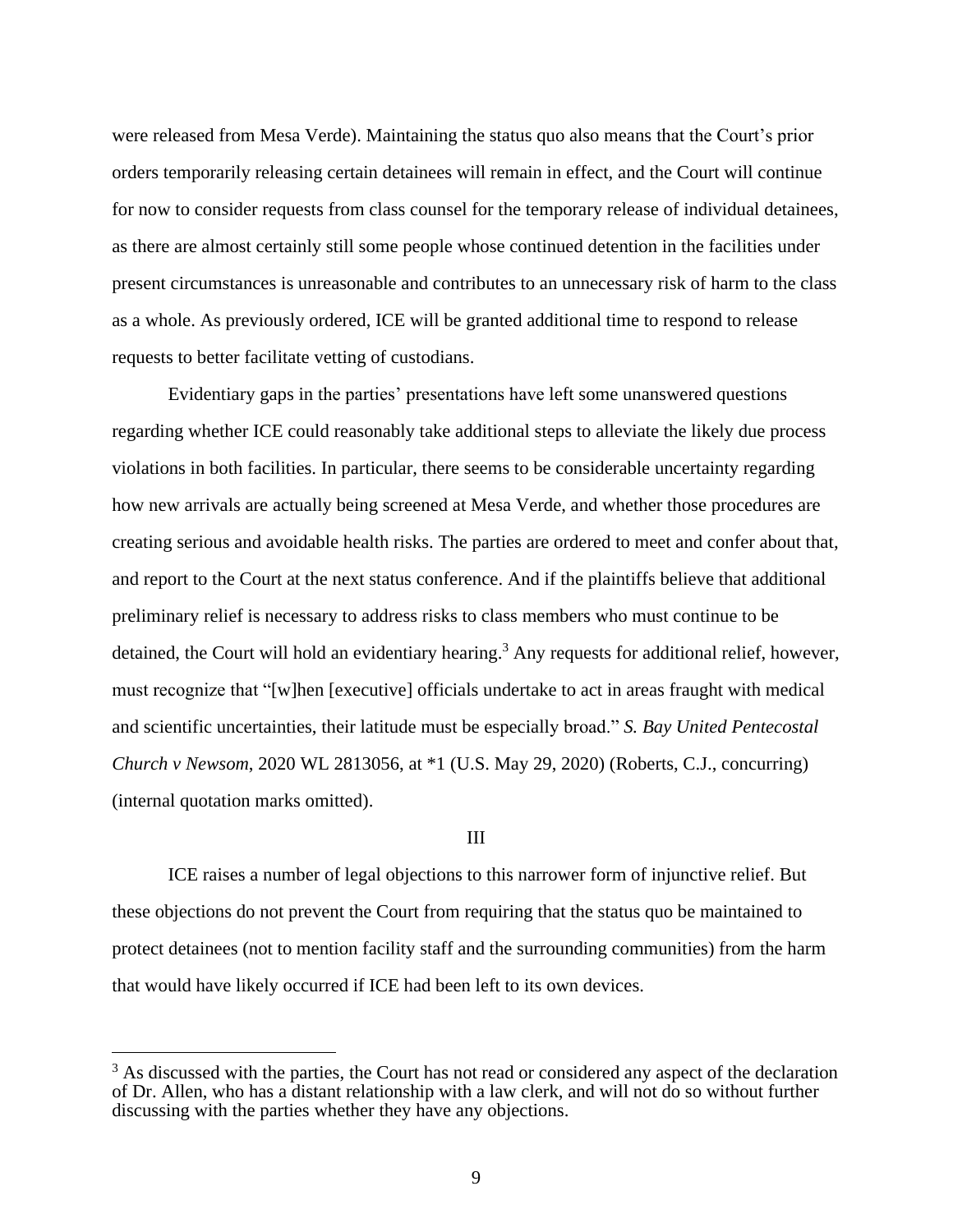ICE argues that Ninth Circuit law prohibits district courts from ordering the temporary release of immigration detainees while litigation is pending. For this proposition ICE cites *Chin Wah v. Colwell*, 187 F. 592 (9th Cir. 1911), a decision from more than one hundred years ago in which the Ninth Circuit interpreted the Chinese Exclusion Act and affirmed a district court's discretionary denial of bail under that law. The court in that case concluded that "the power to admit to bail in deportation cases, if it exists, is created by implication in [certain] provisions of the exclusion acts . . . ." *Id.* at 594. Regardless of whether *Chin Wah* remains good law, its application to this case is questionable at best. The Ninth Circuit discussed the district court's powers when adjudicating an appeal from a deportation order under a long-obsolete statutory scheme. The opinion did not address, let alone resolve, the question of whether a district court can order the temporary release of detainees held in unconstitutionally dangerous conditions. Indeed, many district courts throughout the Ninth Circuit have ordered the release of immigration detainees during the Covid-19 pandemic. *See, e.g.*, *Singh v. Barr*, 2020 WL 2512410, at \*10 (N.D. Cal. May 15, 2020); *Pimentel-Estrada v. Barr*, 2020 WL 2092430, at \*19 (W.D. Wash. Apr. 28, 2020); *Kaur v. U.S. Dep't of Homeland Sec.*, 2020 WL 1939386, at \*4 (C.D. Cal. Apr. 22, 2020).

ICE next argues that the Court cannot rely on its inherent authority to grant bail to habeas petitioners because challenges to conditions of confinement cannot be brought in habeas corpus petitions. ICE relies primarily on *Nettles v. Grounds*, 830 F.3d 922 (9th Cir. 2016) (en banc), but that case concerned only the relationship between habeas corpus and section 1983 remedies for state prisoners—the Ninth Circuit declined to address the scope of habeas for federal prisoners (or federal immigration detainees). *Id.* at 931. The rationales behind *Nettles* and the Supreme Court's *Preiser* line of cases—in particular, the need to impose the correct set of statutory procedural safeguards on state prisoner claims—do not apply in a case involving federal immigration detainees. *See id.* at 934 ("If the prisoner's claim challenges the fact or duration of the conviction or sentence, compliance with AEDPA is mandated, while if the claim challenges any other aspect of prison life, the prisoner must comply with the PLRA."); *Preiser v. Rodriguez*,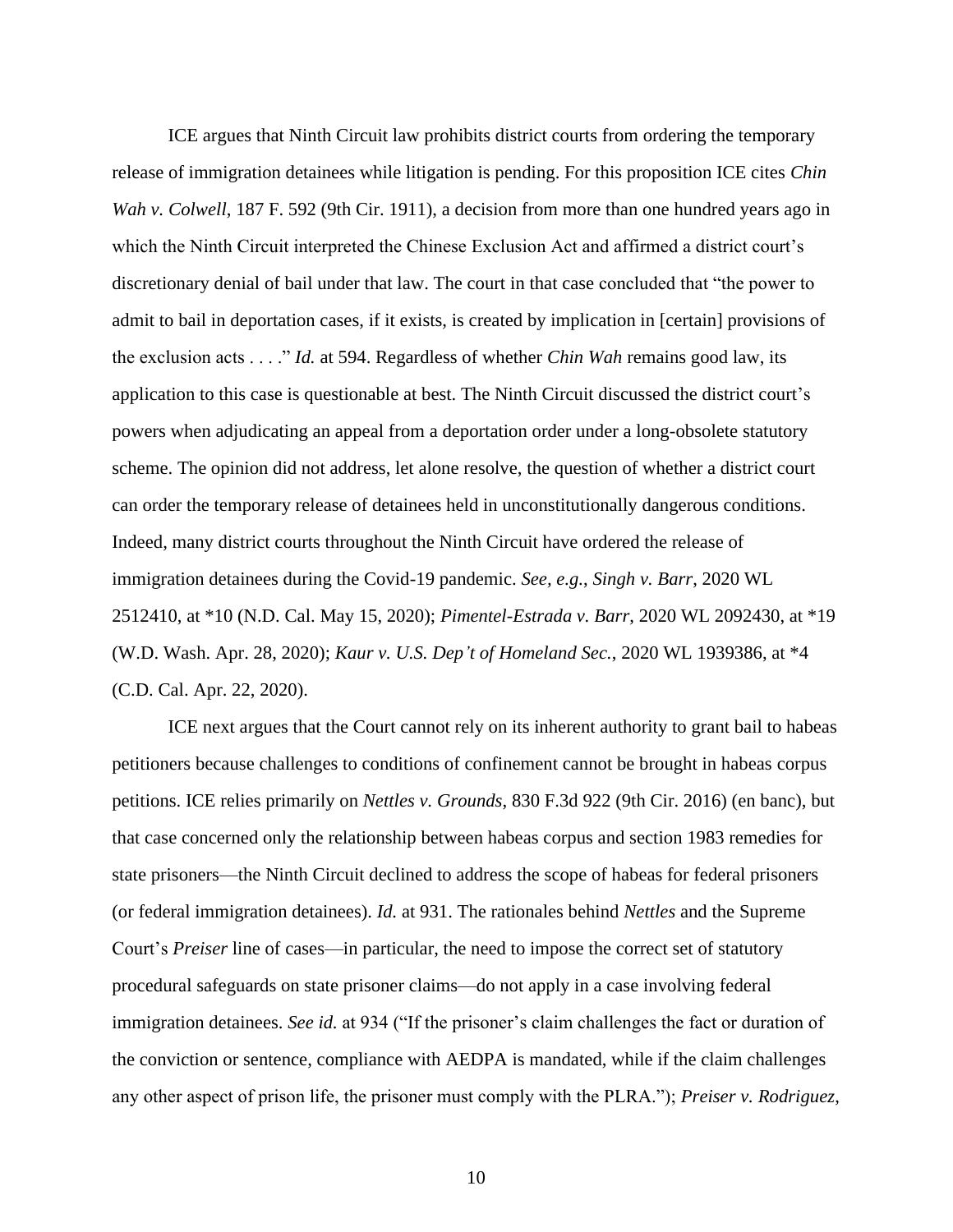411 U.S. 475, 477 (1973). And the Supreme Court has long left open the possibility that conditions of confinement claims may be brought pursuant to habeas corpus. *See Ziglar v. Abbasi*, 137 S. Ct. 1843, 1862–63 (2017) ("A successful habeas petition would have required officials to place respondents in less-restrictive conditions immediately."). Nor has *Crawford v. Bell*, 599 F.2d 890, 892 (9th Cir. 1979), foreclosed the possibility of federal detainees bringing conditions-of-confinement claims under 28 U.S.C. § 2241. *See Hernandez v. Campbell*, 204 F.3d 861, 864 (9th Cir. 2000) (per curiam) (noting that federal prisoner petitions that "challenge the manner, location, or conditions of a sentence's execution must be brought pursuant to § 2241 in the custodial court."); *Moore v. Winn*, 698 F. App'x 485, 486 (9th Cir. 2017) (unpublished) (holding that prisoners in federal custody can bring conditions-of-confinement claims via habeas corpus).

Furthermore, the plaintiffs have brought this case not only under habeas corpus but also as a claim for declaratory and injunctive relief. If ICE were correct that habeas relief is not available here, then the plaintiffs would be entitled to relief under the equitable power of federal courts to restrain unlawful executive action. *See Armstrong v. Exceptional Child Center, Inc.*, 575 U.S. 320, 326–27 (2015); *Sierra Club v. Trump*, 929 F.3d 670, 694 (9th Cir. 2019); *Solida v. McKelvey*, 820 F.3d 1090, 1096 (9th Cir. 2016); *see also Abbasi*, 137 S. Ct. at 1862 (noting the possibility of "injunctive relief," as distinct from habeas or *Bivens* relief, to address conditions of confinement). This Court has labeled its temporary release orders as "bail orders," invoking the inherent power of federal courts to release habeas petitioners on bail in extraordinary cases. *See Mapp v. Reno*, 241 F.3d 221, 229 (2d Cir. 2001); *Land v. Deeds*, 878 F.2d 318, 318 (9th Cir. 1989) (per curiam); *see also Zepeda-Rivas*, 2020 WL 2059848, at \*2–3; *United States v. McCandless*, 841 F.3d 819, 822 (9th Cir. 2016) (per curiam). But alternatively, these orders can be considered provisional relief on the plaintiffs' equitable claim that the conditions of confinement pose unreasonable dangers to the class. *See Brown v. Plata*, 563 U.S. 493, 526 (2011); *Doe v. Kelly*, 878 F.3d 710, 720 (9th Cir. 2017); *Reebok Int'l, Ltd. v. Marnatech Enterprises, Inc.*, 970 F.2d 552, 559 (9th Cir. 1992) ("[T]he injunction is authorized by the